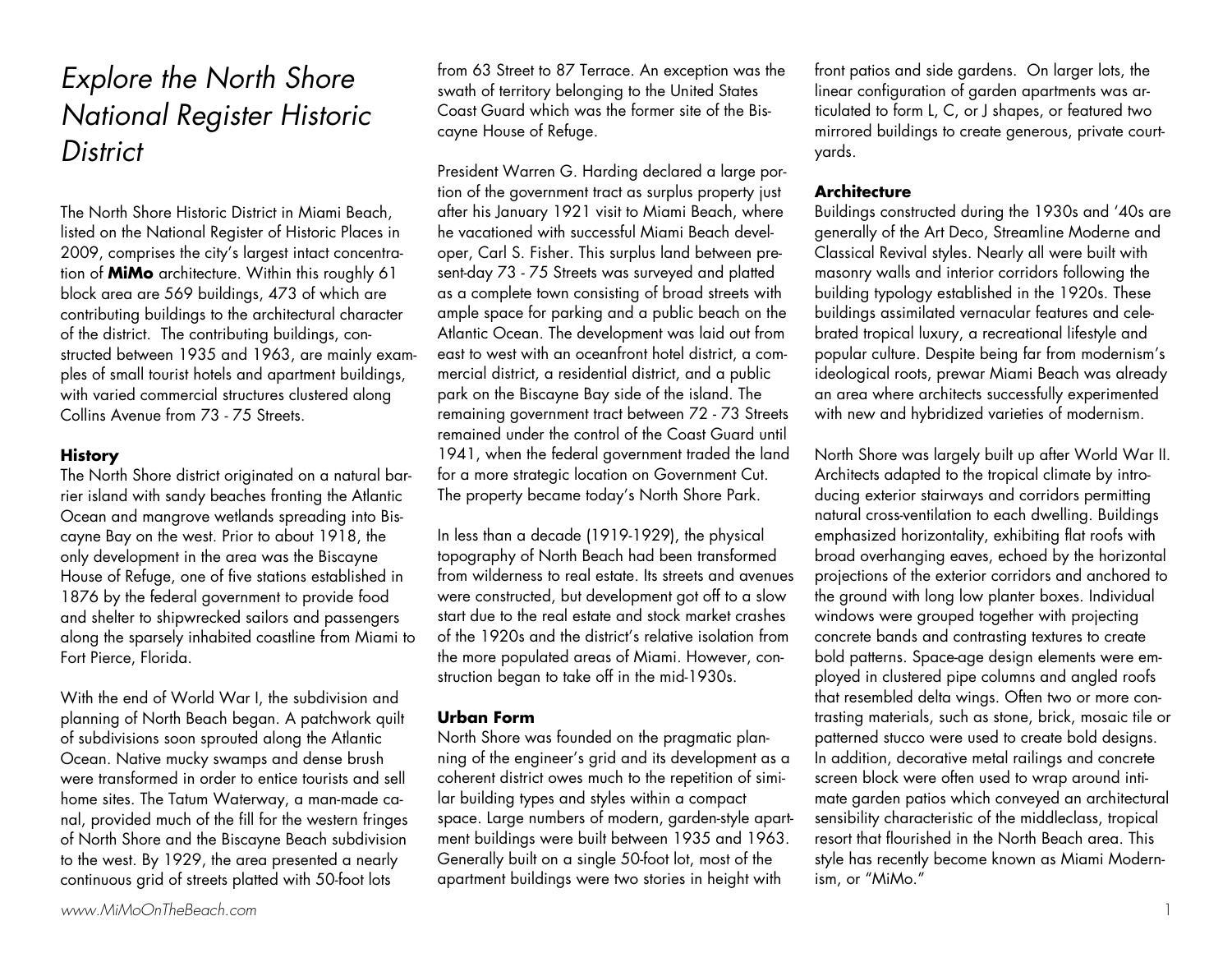Use this map to explore North Shore at your own pace. Numbers are keyed to examples of buildings on the following pages. All shaded buildings contribute to the architectural and historic character of this mid-century district, although not all are MiMo-style buildings.

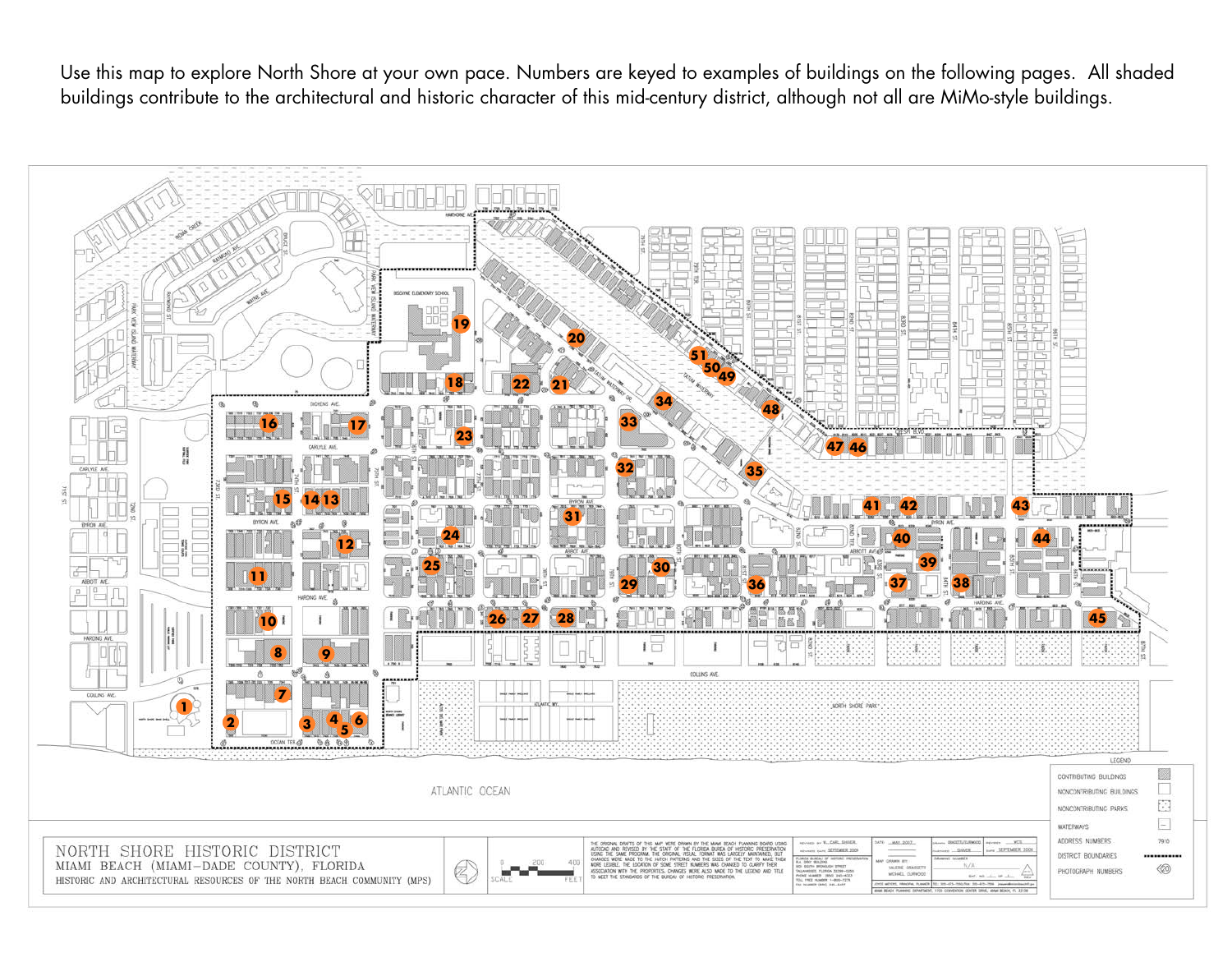A Sampler of Buildings — MiMo and other styles — in the North Shore Historic District



North Shore Bandshell 7251 Collins Avenue Norman Giller 1961



7300 Ocean Terrace Victor H. Nellenbogen 1940 (Moderne)



7400 Ocean Terrace Gilbert Fein 1961



7430 Ocean Terrace Gilbert Fein 1951



7436 Ocean Terrace Anton Skislewicz 1940



7450 Ocean Terrace Harry O. Nelson 1940 (Moderne)

**7** 

**8** 



7353 Collins Avenue T. Hunter Henderson 1940 (Art Deco)



7332-52 Collins Ave. Maurice Weintraub 1963



7420 Collins Avenue Robert E. Collins 1938 (Art Deco)



7337 Harding Avenue Victor H. Nellenbogen 1937 (Art Deco)



7330 Harding Avenue Gerard Pitt 1951



7435 Byron Avenue Tony M. Sherman 1950



7416 Byron Avenue Gilbert Fein 1956



501 74 Street Leonard H. Glasser 1948

**14** 



7344-50 Byron Avenue Manfred M. Ungaro 1952



7335 Dickens Avenue Harry O. Nelson 1950



Temple Menorah 620 75 Street Gilbert Fein, 1958 Morris Lapidus, 1963

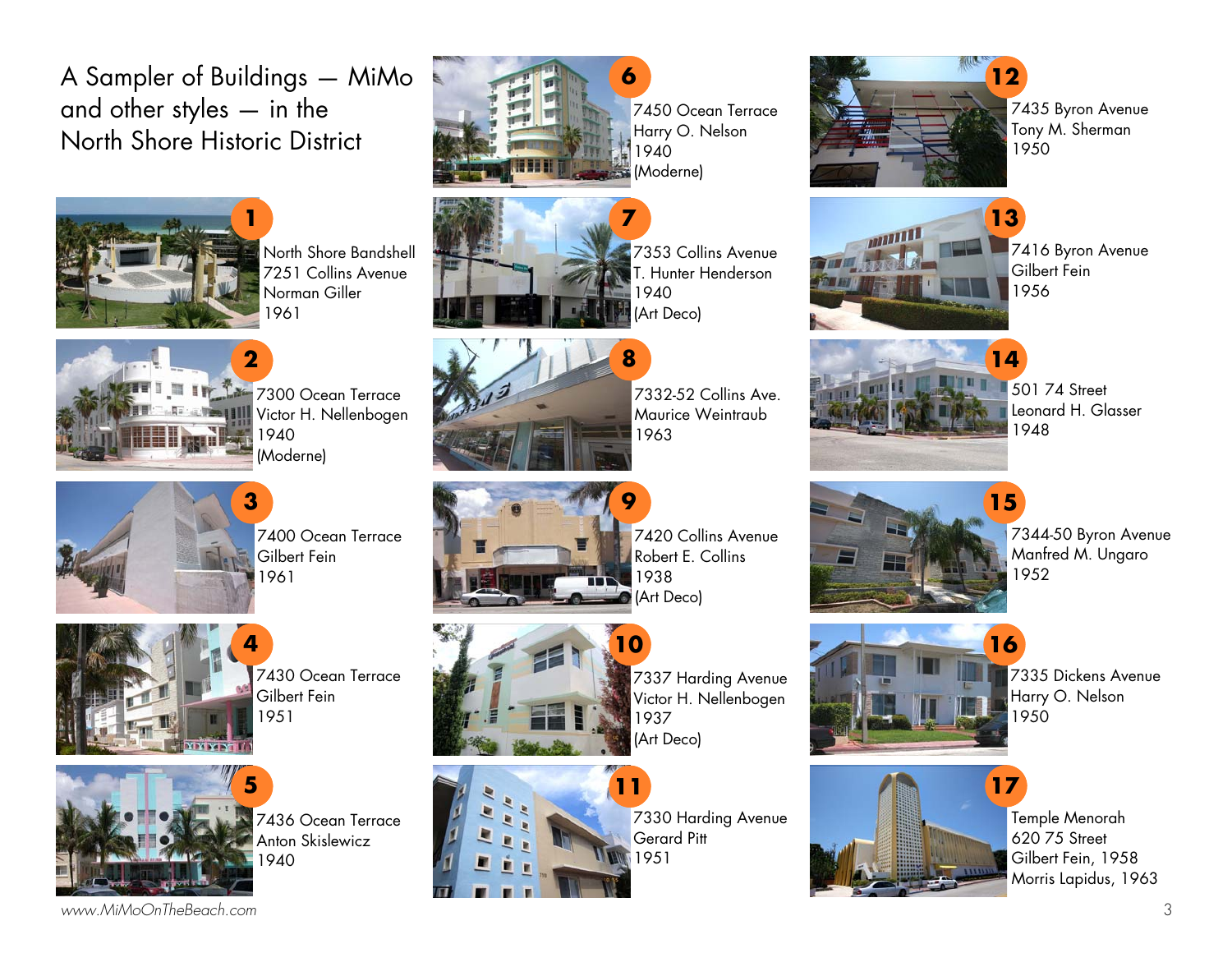A Sampler of Buildings — MiMo and other styles — in the North Shore Historic District



7630-40 Dickens Ave. Leonard Glasser 1951



7640 Carlyle Avenue Gilbert Fein 1958



7628 Abbott Avenue William Shanklin, Jr. 1936 (Moderne)



7904 Harding Avenue MacKay and Gibbs 1953



320-28 80 Street L. Murray Dixon 1947

**33** 



Biscayne Elementary 800 77 Street August Geiger 1941 (Classical Revival)

715 78 Street Donald G. Smith & Irvin Korach

Gilbert Fein 1958

7730-40 Dickens Ave.

1948

**22** 

**21** 

**20** 



7611 Abbott Avenue Victor H. Nellenbogen 1936 (Frame Vernacular)



7715 Harding Avenue Gilbert Fein 1959



7745 Harding Avenue Gerard Pitt 1958



235 78 Street Tony M. Sherman 1951



7821 Byron Ave James W. Voorhees 1952



525 79 Street Nathan A. Seiderman 1958



7902 Carlyle Avenue Richard J. Ogden 1957



7930 Tatum Waterway

YOOGHOOO